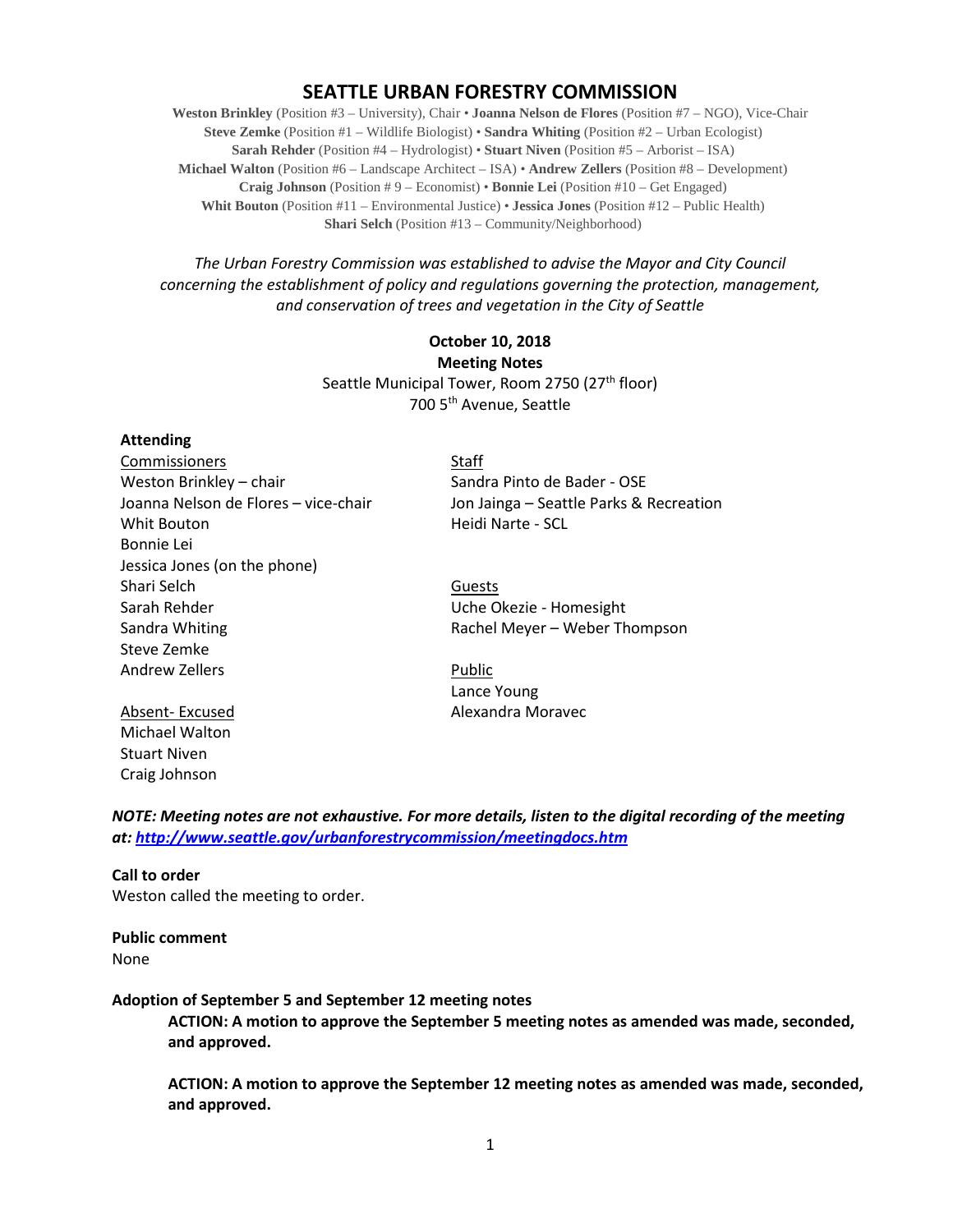### **Othello Square - Uche Okezie (HomeSight)**

Rachel Meyer – she is an architect with Weber Thompson working on this project.

This is a 3.5-acre site that is the last piece of Seattle Housing Authority's New Holly re-development. They have been doing a feasibility study to bring this project to the community. The community outlined different goals as part of the neighborhood planning process. They had six large community meetings.

The campus is designed to represent the diverse and international nature of SE Seattle, providing a place that serves the whole community with homes, educational and business development opportunities, familywage jobs, health care, social services support, and a variety of small enterprises at which to shop, eat, and play.

The project has four buildings:

- Building A will be occupied by HomeSight Economic Opportunity Center; the multi-cultural center, and residential units.
- Building B will house the Rainier Valley Leadership Academy High School.
- Building C will be occupied by Seattle Children's Odessa Brown Children's Clinic; Sound Child Solutions; and residential units.
- Building D will have HomeSight Home Ownership units.

The project team hosted brainstorming sessions with the community to get input. From the collective exercise that helped shift the vision to concept, common themes emerged. Four main themes built upon ideas identified in the exercise: dream, unity, center, crafted. The design team assembled images to show how these ideas could take form within Othello Square's open space and buildings.

Dream takes into account vertical elements that represent uplifting, aspirational forms. These include linear structures that have a lightness to them.

Unity focuses on elements that evoke a sense of belonging and comfort. Spaces that make everyone feel welcome and provide the right scale to allow small and large groups to gather.

Center draws on natural forms that represent life, and growth. The idea that the site can be restorative to visitors as well as the environment, and that nature is a thread that connects us all.

Crafted speaks to an attention to detail and thoughtfulness in how site elements are assembled. It is rooted in many cultures where everyday objects are celebrated as pieces of art because of the care taken to make them.

A series of smaller linked exterior spaces, each distinct to specific building functions, will be included in the project.

They are using a low-allergy plant palette: Many of the anticipated future users of the site have allergies to common urban plants. In an effort to minimize allergic reaction, plant and tree selection is based on a lowallergen species mix. Allergy ratings for each plant is based on the Ogren Plant Allergy Scale (OPALS) which ranks potential to cause allergies in people based on 130 different possible factors. Some of these include:

- The amount of pollen produced (if any)
- The potency of the pollen
- How much of the year the plant is in bloom?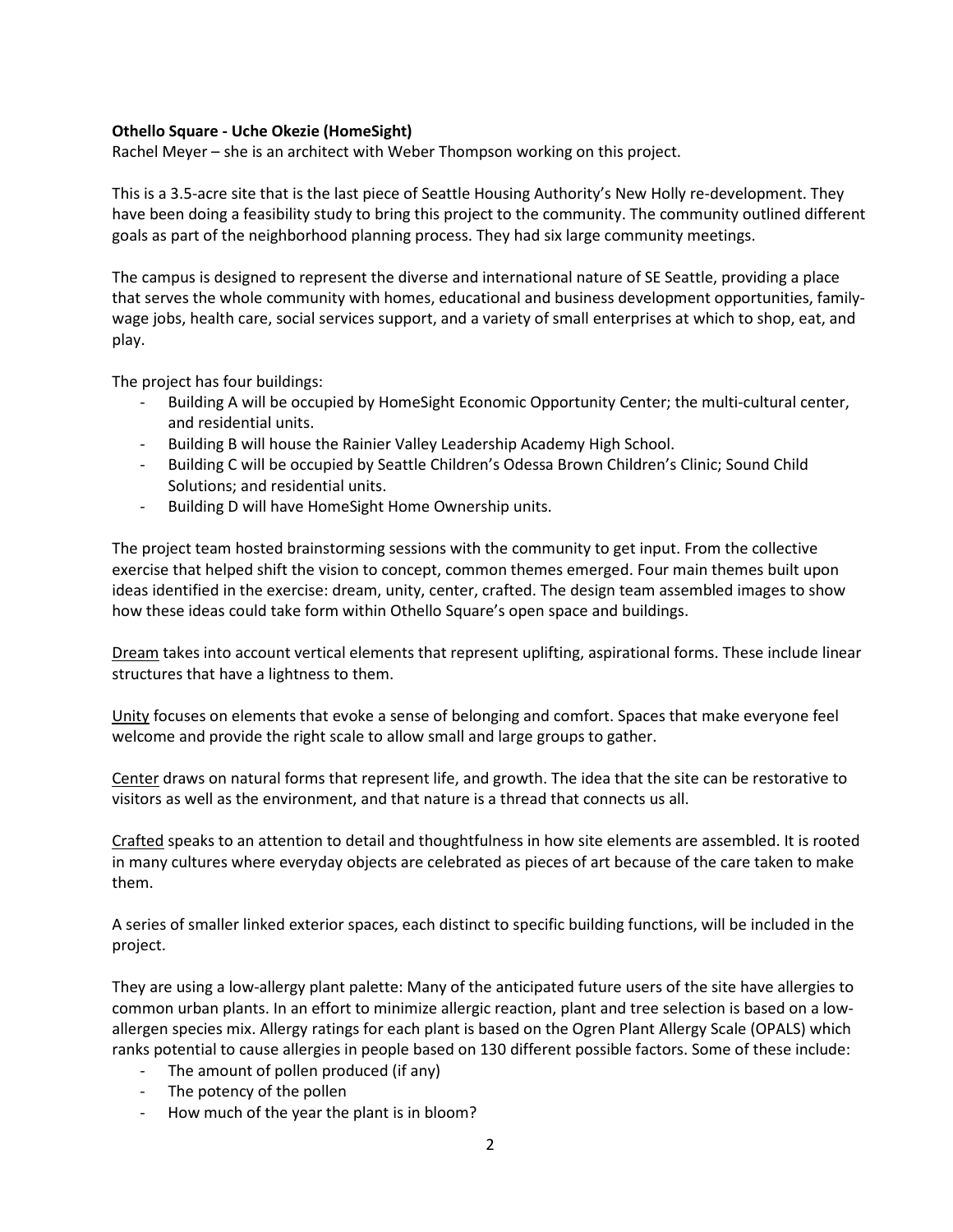- The size of the actual pollen grains
- The specific gravity of the pollen grains
- How sticky or dry the grains are
- Whether the sap causes dermatitis
- Whether the smell of the flowers bother people

On Building C there is a sewer main going under the sidewalk. Street lights are at the back of the ROW pushing the sidewalk out further, which, paired with reduced soil availability will make it challenging to plant larger trees.

The reason why avoiding allergens has been a focus is due to the fact that air pollution has had an impact on children and them developing allergies. Building B – High School: provides more opportunity for tree planting. Two of the four sites are non-profits and the project team is focusing on supporting this development. The other sites have developers that would love to have more trees.

The team would appreciate the UFC's recommendations in terms of trees for the project. There might be space for a dozen trees (not counting vine Maples). This site will be a hub for the community and could be a place to distribute trees for the community to plant.

For details on the conversation, including Q&A please listen to the digital recording at: *<http://www.seattle.gov/urbanforestrycommission/meetingdocs.htm>*

### **Parks View Policy – Jon Jainga (Parks)**

King 5 did a piece on Parks view sites. Sandra will share the [link](https://www.king5.com/video/news/local/viewpoints-vanishing-behind-overgrown-trees/281-8277369) with the UFC.

They are working on updating both view policy and tree policy. In 2005 Parks designated 16 viewpoints to be maintained:

- 1. Bagley viewpoint Mountlake neighborhood
- 2. Banner place/Rainbow viewpoint Roosevelt neighborhood
- 3.  $12^{th}$  Ave S Viewpoint North Beacon Hill neighborhood
- 4. Belvedere viewpoint North Admiral neighborhood
- 5. Betty Bowen viewpoint at Marshall Park West Queen Anne neighborhood
- 6. Charles Richey Sr. viewpoint Alki neighborhood
- 7. East Portal I-90 overlook Mt. Baker neighborhood
- 8. Hamilton viewpoint North Admiral neighborhood
- 9. Kerry Park viewpoint Lower Queen Anne neighborhood
- 10. Louisa Boren lookout Stevens neighborhood
- 11. Mt. Baker Ridge viewpoint Mt. Baker neighborhood
- 12. West Seattle Rotary viewpoint North Delridge neighborhood
- 13. Emma Schmitz overlook Alki neighborhood
- 14. Sunset Hill park Sunset Hill neighborhood
- 15. Ursula Judkins viewpoint South East Magnolia neighborhood
- 16. W 60<sup>th</sup> St viewpoint Sunset Hill neighborhood

Many of the viewpoints have significant art in public places. Some of these sites have very steep hills.

UFC question/comment – is the policy to have viewpoints be available for pedestrian or for people driving by?

Answer: most viewpoints are inside a park (from the park). Only Alki viewpoints are visible from the road.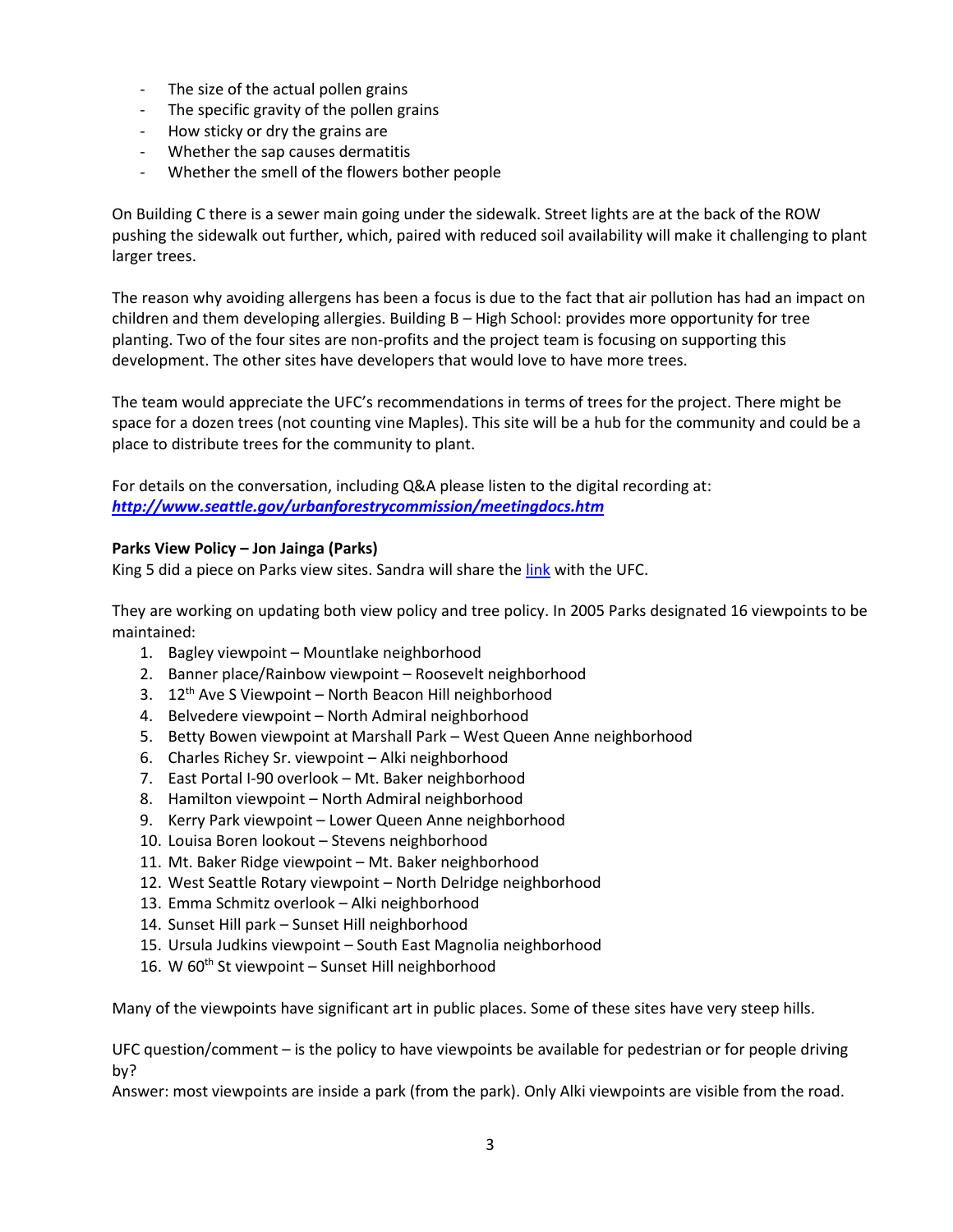### **Tree Regs budget discussion**

The UFC discussed and adopted a letter of recommendation on funding for the tree protection ordinance update.

## **ACTION: A motion to approve the tree regulations budget recommendation as amended was made, seconded, and approved**

The UFC discussed sending someone to testify on October 23.

### **Public comment**

Lance Young – Wants to thank the UFC for continuing to work on this. Budget and staffing are important to support exceptional trees. Affordability is also important for people to participate in the permit system and not try to avoid it. Science News article talked about air quality in cities where the majority of the people in the world live in. Seattle had smoky air this summer which caused worse air quality than any other city in the world. The results of an Emerald Ash Borer showed big impacts to public health.

### **New Business**

None

### **Adjourn**

### **Public input**

**From:** Liz Brown <LizB@SeattleArtMuseum.org> **Sent:** Wednesday, October 03, 2018 4:10 PM **To:** Pinto de Bader, Sandra <Sandra.Pinto\_de\_Bader@Seattle.gov> **Subject:** Disconnect between Seattle Urban Forestry and SDOT

Dear Ms. Pinto de Bader,

I am writing as I am hoping your commission might improve the nature of Seattle Urban Forestry by increased communication and possibly education of SDOT crews. I was devastated earlier this week when I returned home (3807 S. Lucile st.) to find all of the native plantings (Indian Plum, sword ferns, mahonia and mock orange) that I had been encouraging to grow over the past 6 yrs on the planting strip along Lucile st. in front of my house mowed/shredded flattened to small stubble by a street crew. I've encouraged them to grown in in part due to the many publications from the city regarding the advantages of providing native habitat and in part to prevent the trash dumping by improving the appearance of the area. Speaking with the crew chief apparently they had responded to a complaint regarding visibility around the corner on the other side of the street where there were large blackberry bushes and the crew, after mowing that down decided to flatten my area as well for unknown reasons (maybe they had extra time?) The plants were not high 30 ft from the curb and even more confusing they flattened all the growth over 100ft up the street from the curb. I've been told I can file a claim but I can't see how this is helpful as it's city property so in theory I imagine they can destroy it if they like. Additionally as I'm sure you know, to replant this area would cost thousands of dollars and years to regrow.

Although I cannot see anything that can be done to undo what was done, it does seem we could move to a better future if

1) The crews that are sent out to address plants along city streets are educated as to what is a native plant versus an invasive and what is a visibility hazard versus what is not.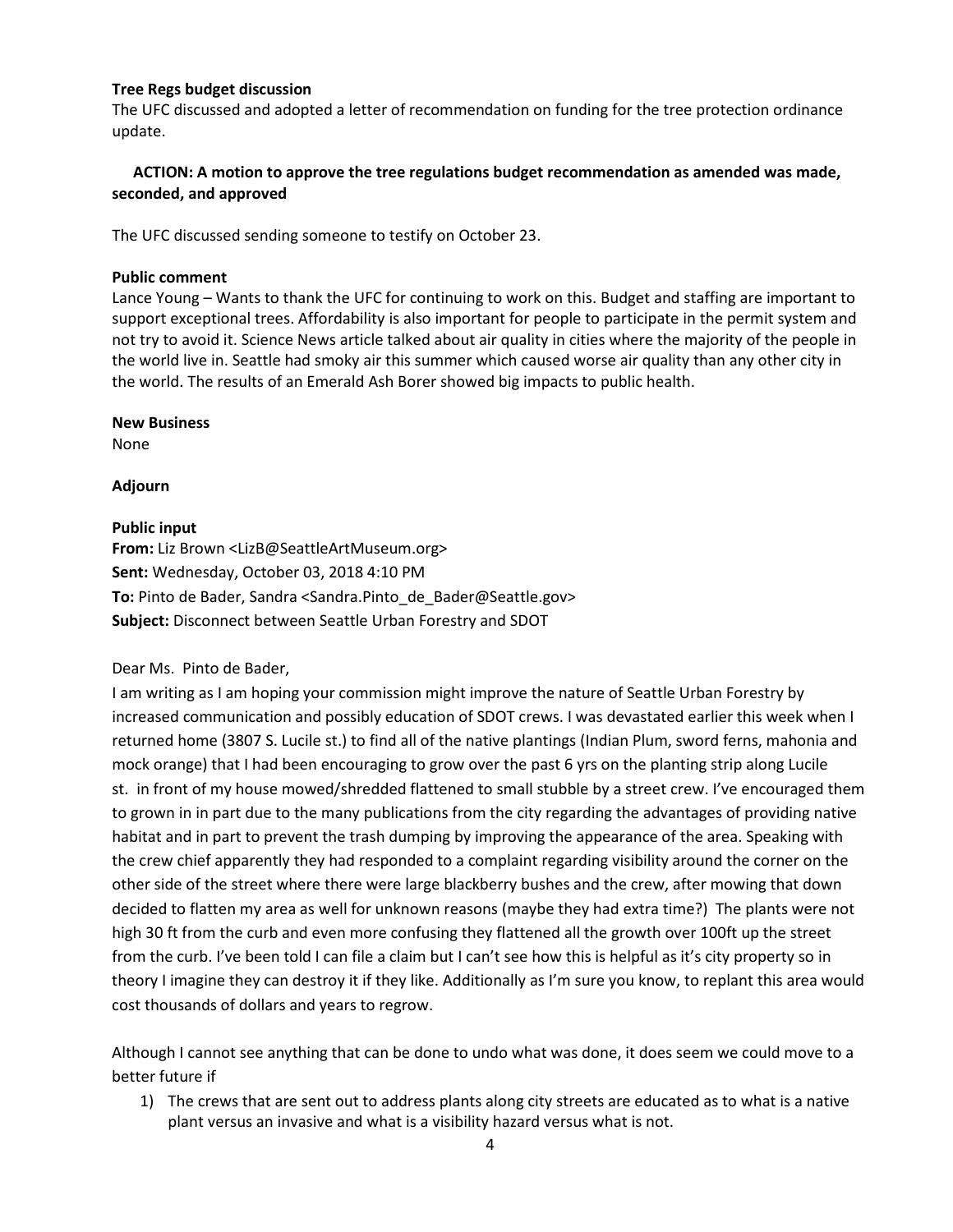2) Additionally if home owners in areas with no sidewalks and curbs are allowed to officially adopt the areas in front of our houses (as I understand is possible in larger King County) until there are sidewalks and curbs we would feel encouraged to spend time and money on the area without the fear that the city will come along and destroy all our hard work with no notification.

Thank you for your time and attention, Liz Brown

### **ELIZABETH BROWN**

**From:** James Davis <jamesdavis1400@gmail.com> **Sent:** Tuesday, October 09, 2018 3:22 PM To: Pinto de Bader, Sandra <Sandra.Pinto de Bader@Seattle.gov> **Subject:** Comments for the Urban Forestry Commission Meeting of October 10, 2018

Hello Sandra,

I was hoping the following could be shared with the Urban Forestry Commission in advance of their meeting tomorrow.

Dear Members of the Urban Forestry Commission,

I understand you are going to be discussing budgeting for the enforcement of Seattle's Tree Protection Ordinance - both the current in-force ordinance and proposed ordinance. I also understand the Mayor's Budget has funding for one additional arborist.

**I wanted to strongly state that we need three new arborists to enforce our trees protection laws.** These positions can be one-year time limited FTE's with the intent they will be funded from permit fees and fines in the future.

To my knowledge, the one hardworking arborist for SDCI currently has a backlog of some weeks on project reviews. This is under the current in-force statute that does not apply to the 40 percent of Seattle's lots that are under 5000 square feet and exempt from tree protection statues (UFC Letter of May 9, 2018). As you know, under the new proposed Tree Protection Ordinance all lots will be impacted.

I have spoken with SDCI inspectors who work hard on investigating violations of our tree protection ordinance and issuing violations and fines only to have their results not get past the Directors Review Level because they are challenged by property owner paid arborists misrepresenting facts and attorneys declaring intentions to sue. The city needs arborists to support the inspectors during investigations and in court.

#### **The city also needs to budget one position within the City Attorney's Office to support the Office of Sustainability and Environment (OSE), including the enforcement of tree protections.**

These positions will pay for themselves as efficacy increases in enforcing our tree protection statues.

Finally, I don't believe the need for enforcement will decrease with the new Tree Protection Ordinance under consideration but increase as ways to evade the impact of the new ordinance proliferate. There is a lot of money at stake here.

Thank you for your ongoing efforts to protect our trees - one of our most important public health infrastructures.

Jim Davis